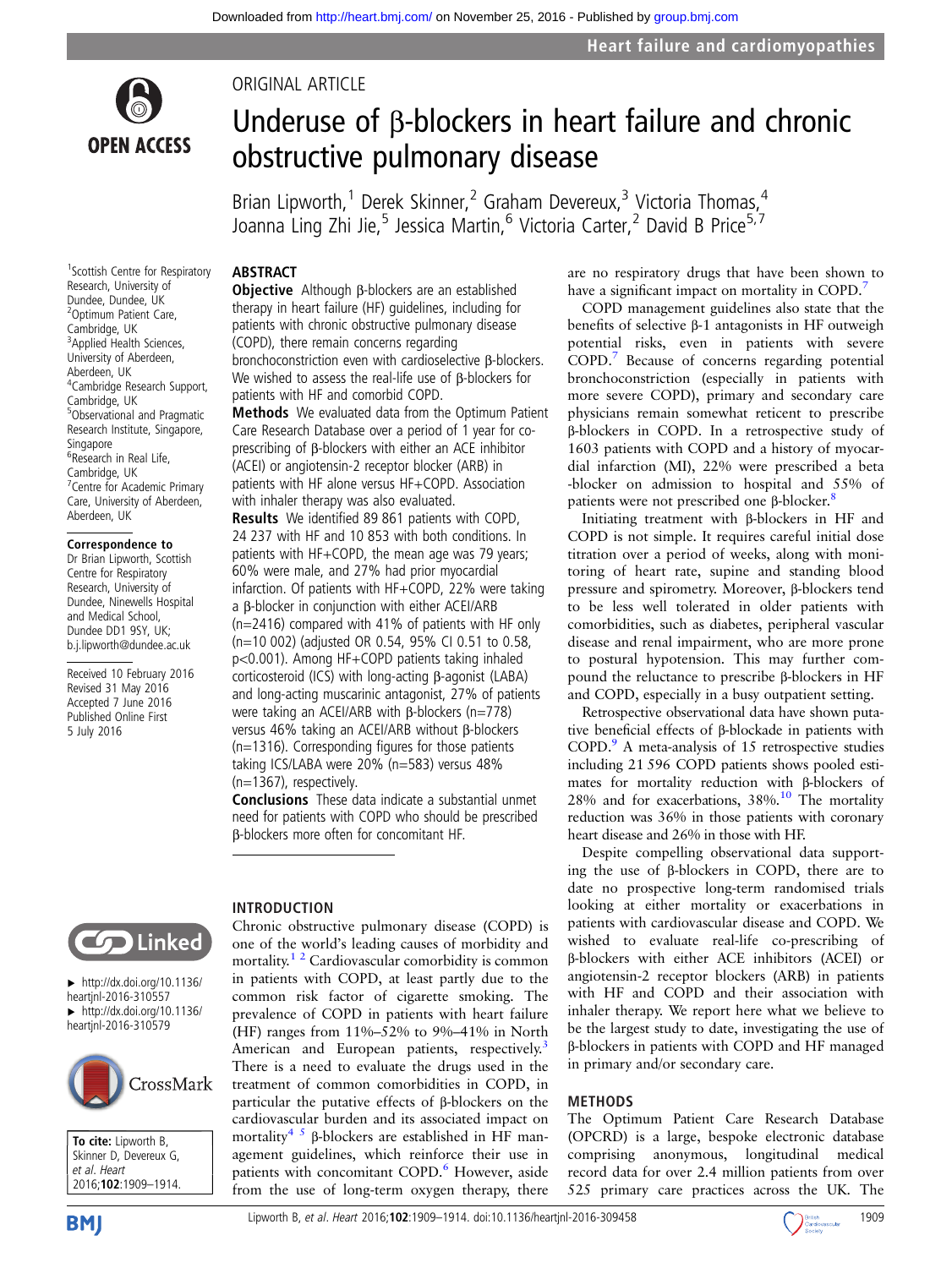# Heart failure and cardiomyopathies

OPCRD has received a favourable opinion from the Health Research Authority of the UK National Health Service for clinical research use (REC reference: 15/EM/0150) and is used frequently for pharmacoepidemiological studies. The study is registered at encepp.eu, reference: ENCEPP/SDPP/11387.

OPCRD was used to identify patients with quality outcome framework (QOF; the UK national quality improvement initiative and pay-for-performance scheme) $11$  diagnostic Read codes for COPD and/or HF who had at least 1 year of data available. We excluded any patients with COPD who did not receive any COPD therapy or who received both selective and nonselective β-blockers during their most recent year of data available from the database (figure 1). Patients with HF alone were compared with patients with both HF and COPD for prescriptions of ACEI/ARB and β-blockers, using the patient's most recent year of data from the database in the study period from 1 November 1988 to 1 August 2015 (1-year study period). The database was accessed on 24 September 2015. Analysis was also split by New York Heart Association (NYHA) classes 1–2 and 3–4. Furthermore, for patients with a diagnosis of both COPD and HF, the association of β-blocker use with inhaler therapy as a proxy for COPD disease severity, namely, dual therapy with inhaled corticosteroid (ICS) and long-acting β-agonist (LABA), triple therapy with the addition of longacting muscarinic antagonist (LAMA), as well as short-acting

β-agonist (SABA) or short-acting muscarinic antagonist (SAMA) were assessed. The proportion of patients using selective and non-selective β-blockers was assessed for the total population and comparative groups.

#### Data analysis

Age and year of study period were assessed at the end of the 1-year study period. HF and COPD treatments were assessed over the 1-year study period. Body mass index (BMI), forced expiratory volume in 1 s (FEV<sub>1</sub>), global initiative for chronic obstructive lung disease (GOLD) stage and NYHA class were assigned using the most recent value recorded in the database. Patients without a valid NYHA code were assigned a proxy NYHA class based on breathlessness coded in the database. Presence of prior MI or asthma diagnosis was assessed at any time during or prior to the period of study. Treatments for HF were compared between groups using logistic regression for unadjusted analyses and using a two-level generalised linear model with random intercepts for adjusted analyses accounting for clustering by general practice (GP). ORs, 95% CIs and p values are reported.

Analyses were conducted using IBM Statistical Package for the Social Sciences (SPSS) V.23 (SPSS Statistics; IBM, Somers, New York, USA) and Statistical Analysis System (SAS) V.9.3 (SAS Institute, Cary, North Carolina, USA).



Figure 1 Patient inclusion and exclusion criteria. COPD, chronic obstructive pulmonary disorder; HF, heart failure; OPCRD, Optimum Patient Care Research Database.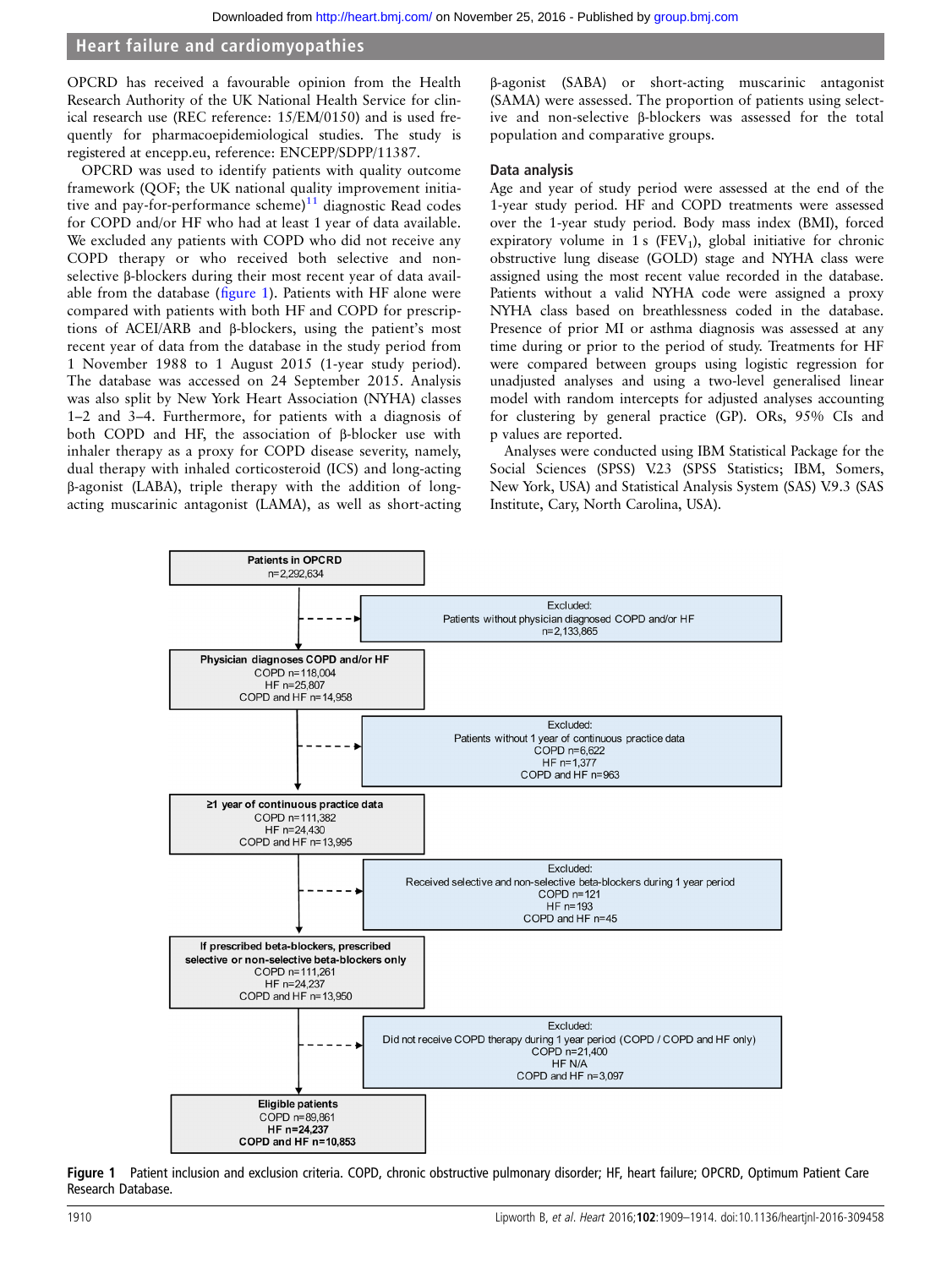#### RESULTS

A total of 89 861 patients being treated for COPD, 24 237 with HF and 10 853 with both HF and COPD were identified. In patients who had HF and COPD, mean (SD) age was 79 (9) years; 60% were males, 27% had a prior MI and 32% had an asthma diagnosis. In those with HF alone, corresponding figures were 78 (12) years, 53% males, 30% prior MI and 26% asthma diagnosis. The median (IQR) of the study period for patients with HF and COPD was 2010 (2005–2013) and for patients with HF only was 2012 (2009–2014). Comparing patients with HF versus HF and COPD, respective mean (SD) values for BMI were 29 (6) versus 28 (6), and for  $FEV<sub>1</sub>%$  of predicted were 78% versus 57%.

Data for COPD severity grading in patients with HF and COPD comprised GOLD stage A (21%), B (25%), C (19%) and D (35%). Grading according to NYHA showed: 38% class 1, 26% class 2, 27% class 3 and 10% class 4 in patients with HF and COPD, with the corresponding figures in HF alone being 54%, 26%, 15% and 5%.

Of those taking β-blockers (irrespective of ACEI and ARB use;  $n=24566$ ), there were 21926 (89%) patients who were receiving cardioselective β-blockers, the most common being bisoprolol (77%) and atenolol (16%), and 2640 (11%) receiving non-selective β-blockers, the most common being carvedilol  $(45\%)$ .

Data according to diagnosis and HF treatment are shown in table 1. Patients with HF and COPD were more likely to be taking an ACEI/ARB without a β-blocker than patients with HF alone (OR=2.18, 95% CI 2.08 to 2.29, p <0.001). After adjustment for confounders (year of study period, age, BMI, gender, prior MI, asthma diagnosis) and allowing for clustering by GP practice, patients with HF and COPD remained more likely to be taking ACEI/ARB without a β-blocker than patients with HF alone (OR=1.92, 95% CI 1.81 to 2.02, p<0.001). Those with HF and COPD were less likely to be prescribed a β-blocker in conjunction with either ACEI/ARB when compared with patients with HF alone (OR=0.41, 95% CI 0.39 to 0.43, p<0.001) (fi[gure 2\)](#page-3-0). Again, after adjustment for confounders (as above) and allowing for clustering by GP practice, patients with HF and COPD remained less likely to be prescribed a β-blocker in conjunction with either ACEI/ARB when compared with patients with HF alone (OR=0.54, 95% CI 0.51 to 0.58, p<0.001). Use of cardioselective β-blockers was similar in those with HF taking a β-blocker plus ACEI/ARB (n=9049 (90%)) and patients with HF and COPD who were taking a β-blocker plus ACEI/ARB (n=2191 (91%)).

At all levels of dyspnoea, patients with HF and COPD were less likely to be prescribed a β-blocker in combination with ACEI/ARB than those with HF alone, for NYHA classes 1/2 (OR=0.43, 95% CI 0.40 to 0.46, p<0.001) and for NHYA classes 3/4 (OR=0.36, 95% CI 0.32 to 0.41,

p<0.001) (fi[gure 2](#page-3-0)). After adjustment for confounders (year of study period, age, gender, prior MI, asthma diagnosis) and allowing for clustering by GP practice, patients with HF and COPD remained less likely to be prescribed a β-blocker in combination with ACEI/ARB than those with HF alone (for NYHA classes 1/2 and 3/4 respectively: OR=0.51, 95% CI 0.47 to 0.56, p<0.001; OR=0.39, 95% CI 0.34 to 0.45, p<0.001).

Data according to COPD inhaled therapy and HF treatment for those with diagnosis of both COPD and HF are shown in [table 2](#page-3-0) and fi[gure 3](#page-3-0). At all levels of COPD treatment intensity, use of ACEI/ARB with β-blocker was less likely than the use of ACEI/ARB without β-blocker in those with HF and COPD. In patients with HF and COPD on triple inhaler therapy with ICS/ LABA/LAMA, there were 27% taking ACEI/ARB with β-blocker versus 46% taking ACEI/ARB without β-blocker. Corresponding figures for those patients on dual inhaler therapy with ICS/ LABA were 20% versus 48%, and for those taking only SABA or SAMA, 21% versus 41%. Of patients who were taking a β-blocker plus ACEI/ARB, 696 (89%) were taking a cardioselective β-blocker and triple inhaler therapy, compared with 533 (91%) of patients on dual inhaler therapy and 395 (93%) taking only SABA or SAMA.

#### **DISCUSSION**

The results of the present study showed that the use of β-blockers in conjunction with ACEI/ARB was significantly lower in patients with HF and COPD than in patients with HF alone. Furthermore, in those patients with HF who had more severe concomitant COPD receiving ICS/LABA/LABA, the prescribing of β-blockers in conjunction with ACEI/ARB was 41% lower in comparison with prescribing of ACEI/ARB alone. In patients with moderately severe COPD receiving ICS/LABA, the use of β-blockers with ACEI/ARB was 58% lower, while in the patients with mildest COPD taking SABA/SAMA, its use was 49% lower. These findings highlight underuse of β-blockers in COPD for concomitant treatment of HF across a wide range of COPD disease severities. This is important in view of recent retrospective data which have demonstrated that the benefits of β-blockers in reducing exacerbations occur regardless of the severity of COPD.<sup>[12](#page-5-0)</sup> In a study looking at the use of ivabradine in HF,<sup>[13](#page-5-0)</sup> post hoc analysis revealed that use of β-blockers was lower in patients with HF and concomitant COPD, and that these patients had a worse prognosis.

Underuse of β-blockers in patients with HF and COPD appears to be related to severity of dyspnoea with the ORs for β-blocker use being lower for NHYA classes 3–4 compared with classes 1–2, while COPD severity appears not to be a deterrent to prescribing β-blockers for HF.

There is a reticence to prescribe β-blockers for patients with COPD who have coronary artery disease. Egred et  $al<sup>14</sup>$  $al<sup>14</sup>$  $al<sup>14</sup>$  reported

| Table 1<br>HF Treatment According to Diagnosis |               |                        |                       |                                      |              |
|------------------------------------------------|---------------|------------------------|-----------------------|--------------------------------------|--------------|
|                                                | HF treatment* |                        |                       |                                      |              |
| Diagnosis groups                               | <b>None</b>   | <b>ARB and/or ACEI</b> | <b>B-blocker only</b> | <b>B-blocker and ACEI and/or ARB</b> | <b>Total</b> |
| COPD, $n$ $(\%)$                               | 55 581 (61.9) | 24 636 (27.4)          | 3918 (4.4)            | 5726 (6.4)                           | 89 861 (100) |
| HF, $n$ (%)                                    | 5709 (23.6)   | 6576 (27.1)            | 1950 (8.1)            | 10 002 (41.3)                        | 24 237 (100) |
| COPD and HF, $n$ $(\%)$                        | 3019 (27.8)   | 4864 (44.8)            | 554 (5.1)             | 2416 (22.3)                          | 10 853 (100) |

\*Considering ARB, ACEI and β-blocker prescriptions only.

ACEI, ACE inhibitor; ARB, angiotensin-2 receptor blockers; COPD, chronic obstructive pulmonary disease; HF, heart failure.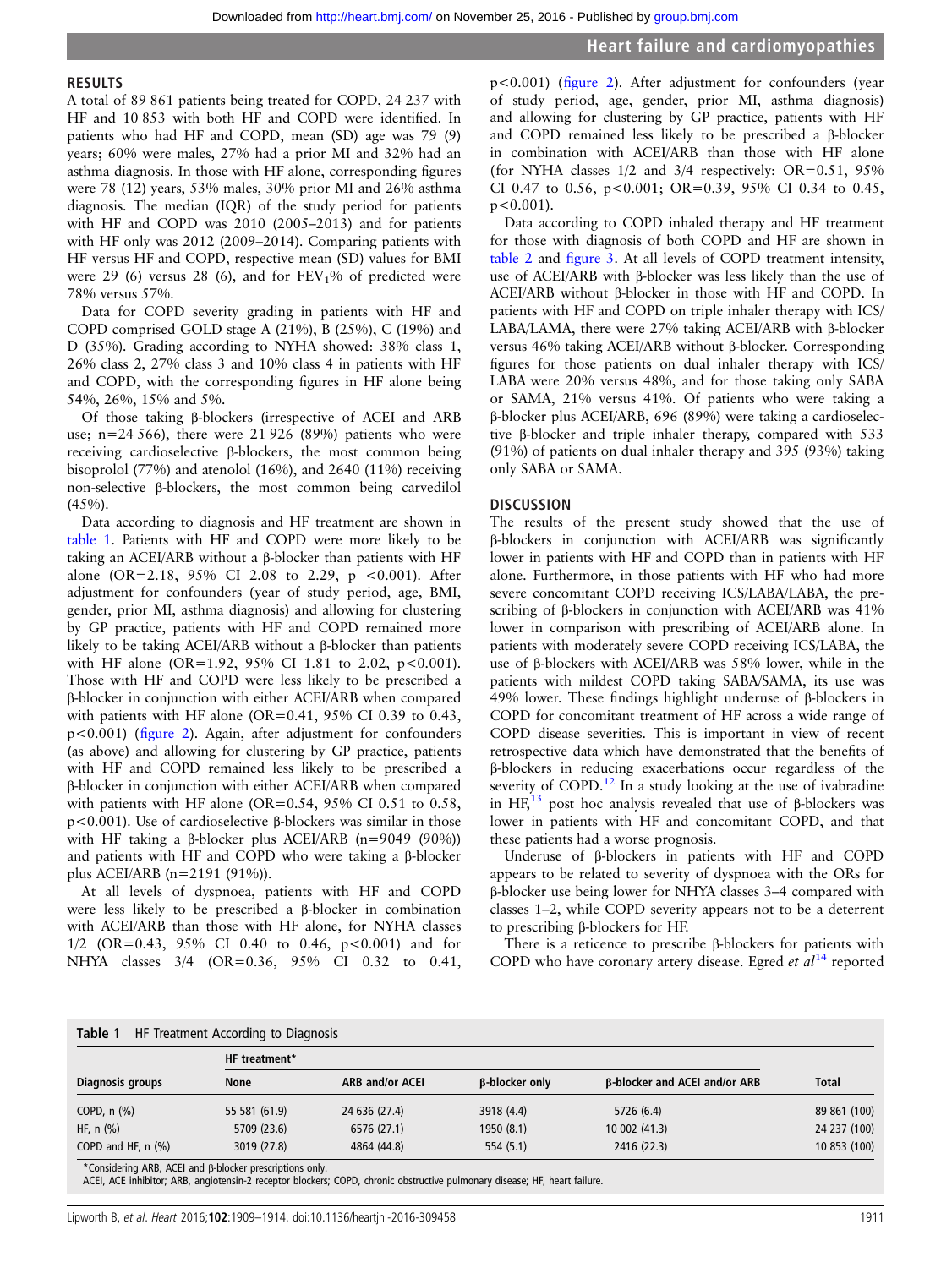<span id="page-3-0"></span>

| Heart failure and cardiom <u>yopathies</u>                                                                                                                                                |                                                 |                                     |                         |  |
|-------------------------------------------------------------------------------------------------------------------------------------------------------------------------------------------|-------------------------------------------------|-------------------------------------|-------------------------|--|
| <b>Figure 2</b> Prescription of $\beta$ -blocker                                                                                                                                          | $HF = 1$                                        |                                     |                         |  |
| (BB) and ACEI (ACE inhibitor) or<br>angiotensin-2 receptor blocker (ARB)<br>for patients with heart failure (HF)<br>alone versus patients with HF and                                     | <b>BB and ACEI and/or ARB</b><br>(All patients) | юн                                  | 0.54(0.51, 0.58)        |  |
| chronic obstructive pulmonary disease<br>(COPD)-showing data for all patients<br>and split by New York Heart<br>Association (NYHA) class. Data for<br>adjusted ORs are shown with 95% CI. | <b>BB and ACEI and/or ARB</b><br>(NYHA 1/2)     | ⊷                                   | 0.51(0.47, 0.56)        |  |
|                                                                                                                                                                                           | <b>BB and ACEI and/or ARB</b><br>(NYHA 3/4)     | ⊢⊶                                  | 0.39(0.34, 0.45)        |  |
|                                                                                                                                                                                           |                                                 | Lower with HF and COPD              | Higher with HF and COPD |  |
|                                                                                                                                                                                           | 0.2                                             | 0.4<br>0.6<br>0.8                   |                         |  |
|                                                                                                                                                                                           |                                                 | Odds ratio (95% CI) for HF and COPD |                         |  |

## Table 2 HF Treatment According to COPD Therapy for Patients With HF and COPD Diagnoses

|                                                    | <b>HF</b> treatment |                 |                       |                                      |              |
|----------------------------------------------------|---------------------|-----------------|-----------------------|--------------------------------------|--------------|
| COPD therapy groups* for patients with COPD and HF | <b>None</b>         | ARB and/or ACEI | <b>B-blocker only</b> | <b>B-blocker and ACEI and/or ARB</b> | <b>Total</b> |
| SABA or SAMA only, n (%)                           | 639 (32.1)          | 814 (40.8)      | 115(5.8)              | 426 (21.4)                           | 1994 (100)   |
| LABA or LAMA, n (%)                                | 218(21.0)           | 407 (39.2)      | 60(5.8)               | 354 (34.1)                           | 1039 (100)   |
| LABA+ICS, $n$ $(\%)$                               | 757 (26.6)          | 1367 (48.0)     | 140 (4.9)             | 583 (20.5)                           | 2847 (100)   |
| $LABA+LAMA$ , n $(\%)$                             | 18(17.1)            | 43 (41.0)       | 7(6.7)                | 37 (35.2)                            | 105(100)     |
| LAMA+ICS, $n$ $(\%)$                               | 26(15.6)            | 79 (47.3)       | 6(3.6)                | 56 (33.5)                            | 167 (100)    |
| $LABA+LAMA+ICS, n$ (%)                             | 559 (19.7)          | 1316 (46.5)     | 180(6.4)              | 778 (27.5)                           | 2833 (100)   |
| ICS only, $n$ $(\%)$                               | 754 (42.0)          | 816 (45.5)      | 45(2.5)               | 179 (10.0)                           | 1794 (100)   |

\*Considering SABA, SAMA, LABA, LAMA and ICS prescriptions only.<br>ACEI, ACE inhibitor; ARB, angiotensin-2 receptor blockers; COPD, chronic obstructive pulmonary disease; HF, heart failure; ICS, inhaled corticosteroid; LABA, LAMA, long-acting muscarinic antagonist; SABA, short-acting β-agonist; SAMA, short-acting muscarinic antagonist.



Figure 3 Use of β-blockers in chronic obstructive pulmonary disease/heart failure according to inhaler therapy. Dark bars depict patients taking ACE inhibitor (ACEI)/ angiotensin-2 receptor blocker (ARB) without β-blockers, while lighter bars depict patients taking ACEI/ARB with β-blockers. The absolute numbers of patients are also shown. Error bars depict 95%CI. Also see table 2 for additional numerical data. ICS, inhaled corticosteroids; LABA, long-acting β-2 agonist; LAMA, long-acting muscarinic antagonist; SABA, short-acting β-2 agonist; SAMA, short-acting muscarinic antagonist.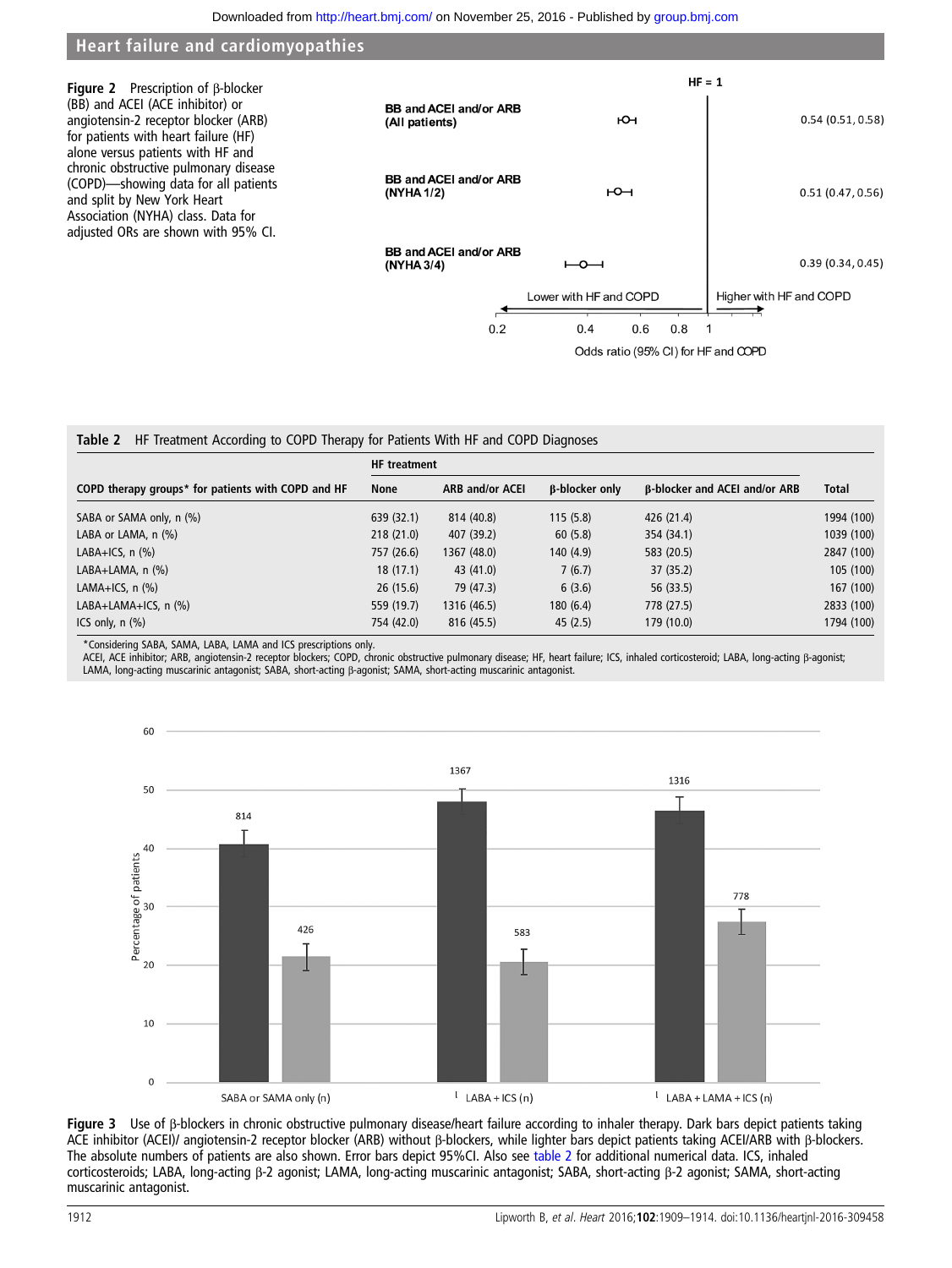that 64% of patients without COPD and acute coronary syndrome (ACS) were prescribed β-blockers, while the prescription was only to 16% of patients with COPD/ACS. A diagnosis of COPD was documented as the reason for withholding β-blockers in 33% of patients not receiving β-blockers, and noncardiologists were 40% less likely to prescribe β-blockers. Chen et  $al^{15}$  $al^{15}$  $al^{15}$  reported that after an acute MI, elderly patients were 62% less likely to be prescribed β-blockers if they had a history of treated COPD or asthma.

Bronchoconstriction from β-blocker use is due to antagonism of prejunctional and postjunctional β-2 receptors,<sup>[16](#page-5-0)</sup> which uncovers cholinergic tone resulting in airway constriction. Hence, LAMAs may serendipitously prevent bronchoconstric-tion induced by β-blocker.<sup>[17](#page-5-0)</sup> In this study, 89% of patients were taking cardioselective β-blockers, the most common being bisoprolol. One concern among prescribers is β-1 selective antagonists potentially exhibiting a small degree of dose-related β-2 receptor blockade.<sup>[17 18](#page-5-0)</sup> In a randomised controlled trial of 27 patients with HF who had concomitant moderate-to-severe COPD, there was a 190 mL significant difference in  $FEV<sub>1</sub>$ between bisoprolol and placebo after 4 months of treatment.<sup>18</sup> In patients with mild-to-moderate COPD, there was a significant increase in methacholine-induced airway hyper-reactivity after treatment with metoprolol or propranolol, but not celiprolol, in comparison with placebo.<sup>19</sup> In 2712 patients with COPD who were followed over 4.3 years, there was no adverse effect of cardioselective β-blockade on either  $FEV<sub>1</sub>$  or forced vital capacity, even in patients with the most severe COPD who were receiving inhaled triple therapy.<sup>[9](#page-5-0)</sup> In a meta-analysis of trials with cardioselective β-blockers, there was no significant change in  $FEV<sub>1</sub>$  compared with placebo after a single or chronic dosing, while the FEV<sub>1</sub> response to β-2 agonists was not affected.<sup>20</sup> The β-blockers currently licensed for HF are the β-1 selective bisoprolol, nebivolol, metoprolol and the non-selective carvedilol. Gradually titrating up the dose of β-blocker to improve cardiovascular and pulmonary tolerability is important. Bisoprolol exhibits a higher in vitro β-1/2 receptor selectivity ratio (14:1) compared with atenolol  $(5:1)$  or metoprolol  $(2:1).^{21}$  $(2:1).^{21}$  $(2:1).^{21}$ 

We found that the use of non-selective β-blockers such as carvedilol was about 10%, irrespective of the presence of concomitant COPD. This can perhaps be explained by the reticence of clinicians to use non-selective β-blockers in general, along with a lack of evidence to support any difference in efficacy in HF compared with selective antagonists. Carvedilol blocks both cardiac β-1 and β-2 receptors and causes peripheral vasodilatation due to α-receptor antagonism. The antioxidant activity of carvedilol may explain why in one trial it was found to be superior to metoprolol in patients with  $HF<sup>22</sup>$  $HF<sup>22</sup>$  $HF<sup>22</sup>$  A 6-week study comparing bisoprolol, metoprolol and carvedilol in patients with COPD and HF showed that central augmented pressure (a measure of cardiac afterload) and levels of N-terminal brain natriuretic peptide (a marker of left ventricular function) were both lower with carvedilol and that it also reduced  $FEV<sub>1</sub>.<sup>23</sup>$  $FEV<sub>1</sub>.<sup>23</sup>$  $FEV<sub>1</sub>.<sup>23</sup>$ However, in a post hoc analysis of 2670 patients with HF, there were no differences between selective and non-selective β-blockers in terms of lower mortality or rehospitalisation in patients with and without  $COPD<sup>24</sup>$  $COPD<sup>24</sup>$  $COPD<sup>24</sup>$  A small retrospective observational study from Japan showed the use of bisoprolol was associated with fewer exacerbations than carvedilol in patients with COPD and  $HF<sup>25</sup>$  $HF<sup>25</sup>$  $HF<sup>25</sup>$  Ivabradine may be used as an alternative to produce heart rate reduction in  $HF<sub>26</sub>$  $HF<sub>26</sub>$  $HF<sub>26</sub>$  but does not confer other beneficial properties of β-blockers.

It is also important to consider the potential impact of β-2 receptor genotype on the response to β-blockers in COPD.

Patients with persistent asthma who possess one or two copies of the arginine-16 β-2 receptor polymorphism are more prone to propranolol-induced bronchoconstriction, $27$  while the same polymorphism confers a worse outcome on survival in patients who are receiving metoprolol post ACS.<sup>28</sup> However, in another post hoc analysis of patients with HF treated with metoprolol or carvedilol, no association with survival was seen for the arginine-16 polymorphism[.29](#page-5-0)

COPD and HF often coexist in patients, and indeed, both often coexist with other comorbidities. We hypothesised that the underuse of β-blockers in patients with comorbid COPD and HF may occur because doctors perceive that they will prevent drug interactions. Further research is required into other comorbid conditions that influence underuse of β-blockers.

#### Study limitations

While the findings reflect real-life prescribing patterns, and the data examined are from recent years, our data should be interpreted with some caution due to the retrospective nature of the analysis. For example, some patients were receiving ICS as monotherapy or in combination with a LAMA, though this is not approved for COPD. However, these findings are consistent with the results of prior research indicating that COPD is often not treated according to GOLD or UK national guidelines.<sup>[30](#page-5-0)</sup> The QOF codes for identifying patients with COPD and HF are reliant on the accuracy of initial diagnosis. Whether patients were prescribed β-blockers in a primary or secondary care setting, or indeed whether data originated from cardiology or pulmonology specialists could not be ascertained. The dataset does not contain any information on pulmonary function outcomes; hence, long-term safety remained unassessed.

As the study period spans 27 years from 1988 to 2015, we acknowledge that coding accuracy, policy and practice will have changed over this period, and as such we have adjusted for study period in the analyses where appropriate. However, in terms of comparison between comorbid COPD/HF and HF-alone groups, we do not expect any bias as the median (IQR) of the most recent data available for the two groups was similar: HF and COPD–– 2010 (2005–2013), and patients with HF only––2012 (2009–

### Key messages

#### What is already known on this subject?

Current guidelines recommend the use of cardioselective β-blockers for heart failure (HF) in patients with chronic obstructive pulmonary disease (COPD). However, primary and secondary care physicians still remain reticent to prescribe β-blockers because of concerns regarding potential bronchoconstriction, especially in more severe patients.

#### What might this study add?

The results of this study showed that the use of β-blockers in conjunction with ACE inhibitor (ACEI)/angiotensin-2 receptor blocker (ARB) was significantly lower in patients with HF and COPD than in patients with HF alone, irrespective of the severity of COPD.

#### How might this impact on clinical practice?

There is an unmet need in terms of underuse of β-blockers in patients with HF and COPD, in turn suggesting that prospective randomised controlled trials are required to determine the benefit–risk ratio of β-blockers in such patients.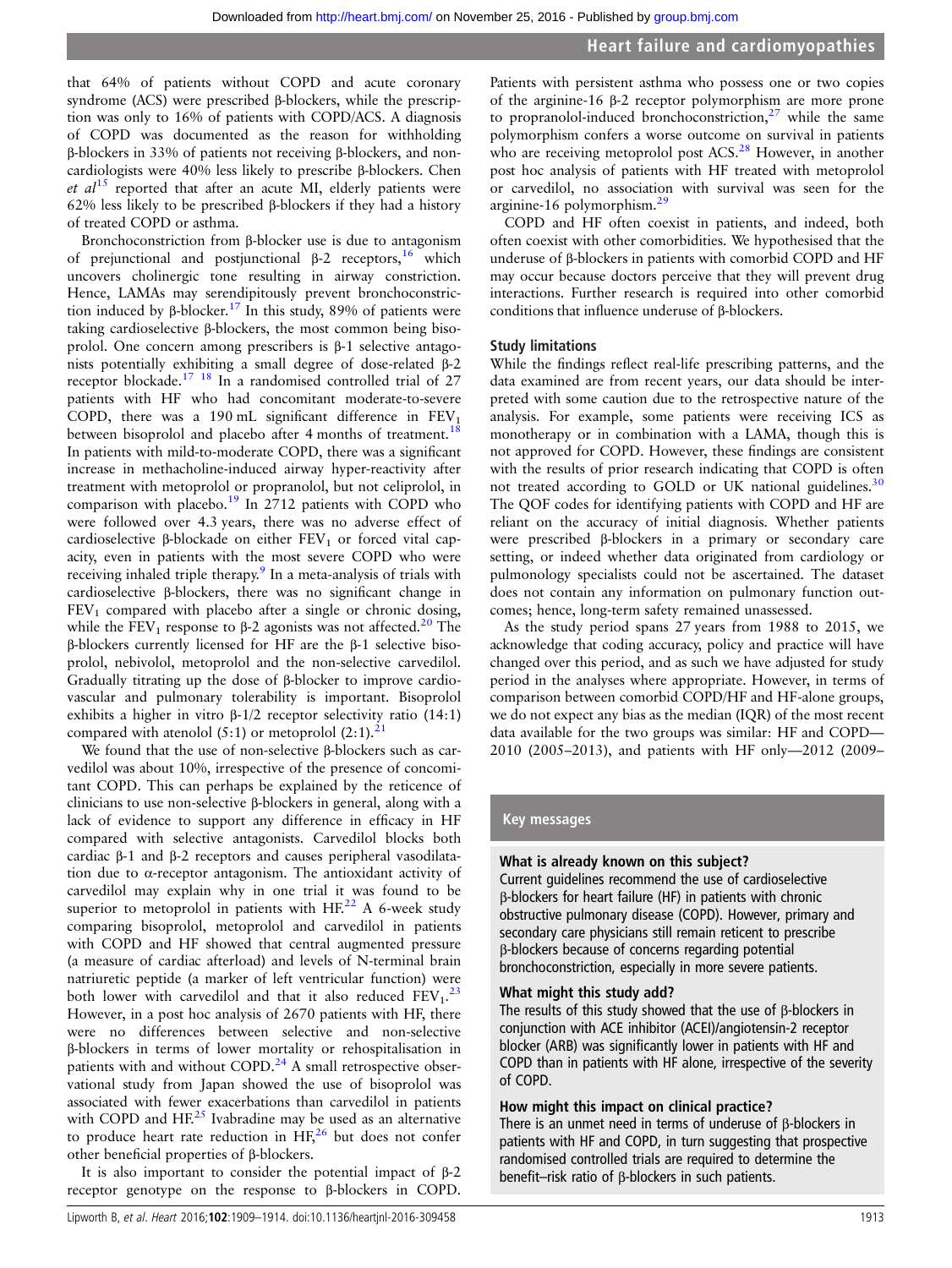# <span id="page-5-0"></span>Heart failure and cardiomyopathies

2014). Additionally, QOF was introduced in 2004 and <10% of patients from either cohort had their most recent data before 2004. The QOF Read codes, which are part of the UK national quality improvement initiative and pay-for-performance scheme, ensure good reporting of the chosen diseases, which includes COPD and HF.

Future studies should link prescribing of β-blockers with ACEI/ARB in patients with HF and COPD to outcomes such as mortality, hospital admissions or oral steroid courses. Although we did not have Read codes for aldosterone antagonists, these drugs are used as add-on therapy to ACEI to obviate aldosterone escape in NHYA class 3/4.

In summary, our findings suggest that β-blockers are currently being underused in patients with HF and COPD, irrespective of the amount of inhaler therapy. Further studies are required to investigate the reasons for these prescribing patterns and whether they might differ between cardiologists and pulmonologists.

Acknowledgements The data in this article have been partly presented in preliminary abstract form as a poster at the winter meeting of the British Thoracic Society, London, 2 December 2015 (10.1136/thoraxjnl-2015-207770.161).

Contributors BL had the original idea and wrote the initial draft of the manuscript. DBP had full access to all of the data in the study and takes responsibility for the integrity of the data and the accuracy of the data analysis. DS, GD, VT, JL, JM and VC contributed substantially to the study design, data analysis and interpretation and the writing of the manuscript. The data were provided through the Respiratory Effectiveness Group.

Competing interests BL reports grants and personal fees from Chiesi, personal fees from Boerhingher Ingelheim, grants and personal fees from Meda, grants and personal fees from Teva, grants from Janssen, grants from AstraZeneca, grants from Roche, outside the submitted work; VT reports other from Cambridge Research Support, outside the submitted work; JL reports other from Observational and Pragmatic Research Institute, during the conduct of the study; JM reports other from Research in Real Life, outside the submitted work; DBP has board membership with Aerocrine, Almirall, Amgen, AstraZeneca plc, Boehringer Ingelheim, Chiesi, Meda, Mundipharma, Napp, Novartis International AG and Teva. Consultancy: A Almirall, Amgen, AstraZeneca plc, Boehringer Ingelheim, Chiesi, GlaxoSmithKline plc, Meda, Mundipharma, Napp, Novartis International AG, Pfizer and Teva; Grants and unrestricted funding for investigator-initiated studies from UK National Health Service, British Lung Foundation, Aerocrine, AKL, Almirall, AstraZeneca plc, Boehringer Ingelheim, Chiesi, Eli Lilly, GlaxoSmithKline plc, Meda, Merck & Co., Mundipharma, Napp, Novartis International AG, Orion, Pfizer, Respiratory Effectiveness Group, Takeda, Teva and Zentiva; Payments for lectures/speaking: Almirall, AstraZeneca plc, Boehringer Ingelheim, Chiesi, Cipla, GlaxoSmithKline plc, Kyorin, Meda, Merck & Co., Mundipharma, Novartis International AG, Pfizer, SkyePharma, Takeda and Teva; Payment for manuscript preparation: Mundipharma and Teva; Patents (planned, pending or issued): AKL; Payment for the development of educational materials: GlaxoSmithKline plc, Novartis International AG; Stock/Stock options: Shares in AKL which produces phytopharmaceuticals and owns 80% of Research in Real Life and its subsidiary social enterprise Optimum Patient Care; received payment for travel/accommodations/meeting expenses from Aerocrine, Boehringer Ingelheim, Mundipharma, Napp, Novartis International AG and Teva; Funding for patient enrolment or completion of research: Almirral, Chiesi, Teva and Zentiva; Peer reviewer for grant committees: Medical Research Council (2014), Efficacy and Mechanism Evaluation programme (2012), HTA (2014).

Provenance and peer review Not commissioned; externally peer reviewed.

Open Access This is an Open Access article distributed in accordance with the Creative Commons Attribution Non Commercial (CC BY-NC 4.0) license, which permits others to distribute, remix, adapt, build upon this work non-commercially, and license their derivative works on different terms, provided the original work is properly cited and the use is non-commercial. See: [http://creativecommons.org/](http://creativecommons.org/licenses/by-nc/4.0/) [licenses/by-nc/4.0/](http://creativecommons.org/licenses/by-nc/4.0/)

### REFERENCES

- 1 Lozano R, Naghavi M, Foreman K, et al. Global and regional mortality from 235 causes of death for 20 age groups in 1990 and 2010: a systematic analysis for the Global Burden of Disease Study 2010. [Lancet](http://dx.doi.org/10.1016/S0140-6736(12)61728-0) 2012;380:2095–128.
- 2 López-Campos JL, Ruiz-Ramos M, Soriano JB. Mortality trends in chronic obstructive pulmonary disease in Europe, 1994–2010: a joinpoint regression analysis. *[Lancet](http://dx.doi.org/10.1016/S2213-2600(13)70232-7)* [Respir Med](http://dx.doi.org/10.1016/S2213-2600(13)70232-7) 2014;2:54–62.
- 3 Hawkins NM, Petrie MC, Jhund PS, et al. Heart failure and chronic obstructive pulmonary disease: diagnostic pitfalls and epidemiology. [Eur J Heart Fail](http://dx.doi.org/10.1093/eurjhf/hfn013) 2009;11:130-9.
- Celli BR, Decramer M, Wedzicha JA, et al. An official American thoracic society/ european respiratory society statement: research questions in chronic obstructive pulmonary disease. [Am J Respir Crit Care Med](http://dx.doi.org/10.1164/rccm.201501-0044ST) 2015;191:e4–27.
- 5 Bhatt SP, Dransfield MT. Chronic obstructive pulmonary disease and cardiovascular disease. [Transl Res](http://dx.doi.org/10.1016/j.trsl.2013.05.001) 2013;162:237–51.
- 6 McMurray JJ, Adamopoulos S, Anker SD, et al. ESC guidelines for the diagnosis and treatment of acute and chronic heart failure 2012: The Task Force for the Diagnosis and Treatment of Acute and Chronic Heart Failure 2012 of the European Society of Cardiology. Developed in collaboration with the Heart Failure Association (HFA) of the ESC. Eur J Heart Fail 2012;14:803-69.
- 7 Vestbo J, Hurd SS, Agustí AG, et al. Global strategy for the diagnosis, management, and prevention of chronic obstructive pulmonary disease: GOLD executive summary. [Am J Respir Crit Care Med](http://dx.doi.org/10.1164/rccm.201204-0596PP) 2013;187:347–65.
- 8 Quint JK, Herrett E, Bhaskaran K, et al. Effect of β blockers on mortality after myocardial infarction in adults with COPD: population based cohort study of UK electronic healthcare records. **[BMJ](http://dx.doi.org/10.1136/bmj.f6650)** 2013;347:f6650.
- Short PM, Lipworth SI, Elder DH, et al. Effect of beta blockers in treatment of chronic obstructive pulmonary disease: a retrospective cohort study. **[BMJ](http://dx.doi.org/10.1136/bmj.d2549)** 2011;342: d2549.
- 10 Du Q, Sun Y, Ding N, et al. Beta-blockers reduced the risk of mortality and exacerbation in patients with COPD: a meta-analysis of observational studies. [PLoS One](http://dx.doi.org/10.1371/journal.pone.0113048) 2014;9:e113048.
- 11 British Medical Association, NHS Employers. Quality and Outcomes Framework (QOF) guidance 2015-2016 (8th revision). 2015.
- 12 Bhatt SP, Wells JM, Kinney GL, et al. β-Blockers are associated with a reduction in COPD exacerbations. [Thorax](http://dx.doi.org/10.1136/thoraxjnl-2015-207251) 2016;71:8–14.
- 13 Tavazzi L, Swedberg K, Komajda M, et al. Clinical profiles and outcomes in patients with chronic heart failure and chronic obstructive pulmonary disease: an efficacy and safety analysis of SHIFT study. [Int J Cardiol](http://dx.doi.org/10.1016/j.ijcard.2013.10.068) 2013;170:182-8.
- Egred M, Shaw S, Mohammad B, et al. Under-use of beta-blockers in patients with ischaemic heart disease and concomitant chronic obstructive pulmonary disease. [QJM](http://dx.doi.org/10.1093/qjmed/hci080) 2005;98:493–7.
- 15 Chen J, Radford MJ, Wang Y, et al. Effectiveness of beta-blocker therapy after acute myocardial infarction in elderly patients with chronic obstructive pulmonary disease or asthma. [J Am Coll Cardiol](http://dx.doi.org/10.1016/S0735-1097(01)01225-6) 2001;37:1950–6.
- 16 Lipworth BJ, Williamson PA. Think the impossible: beta-blockers for treating asthma. [Clin Sci \(Lond\)](http://dx.doi.org/10.1042/CS20090398) 2010;118:115–20.
- 17 Short PM, Anderson WJ, Williamson PA, et al. Effects of intravenous and oral β-blockade in persistent asthmatics controlled on inhaled corticosteroids. [Heart](http://dx.doi.org/10.1136/heartjnl-2013-304769) 2014;100:219–23.
- 18 Hawkins NM, MacDonald MR, Petrie MC, et al. Bisoprolol in patients with heart failure and moderate to severe chronic obstructive pulmonary disease: a randomized controlled trial. [Eur J Heart Fail](http://dx.doi.org/10.1093/eurjhf/hfp066) 2009;11:684-90.
- 19 van der Woude HJ, Zaagsma J, Postma DS, et al. Detrimental effects of beta-blockers in COPD: a concern for nonselective beta-blockers. [Chest](http://dx.doi.org/10.1016/S0954-6111(03)00168-9) 2005;127:818–24.
- 20 Salpeter SR, Ormiston TM, Salpeter EE, et al. Cardioselective beta-blockers for chronic obstructive pulmonary disease: a meta-analysis. [Respir Med](http://dx.doi.org/10.1016/S0954-6111(03)00168-9) 2003;97: 1094–101.
- 21 Baker JG. The selectivity of beta-adrenoceptor antagonists at the human beta1, beta2 and beta3 adrenoceptors. [Br J Pharmacol](http://dx.doi.org/10.1038/sj.bjp.0706048) 2005;144:317-22.
- 22 DiNicolantonio JJ, Fares H, Niazi AK, et al. β-Blockers in hypertension, diabetes, heart failure and acute myocardial infarction: a review of the literature. [Open Heart](http://dx.doi.org/10.1136/openhrt-2014-000230) 2015;2:e000230.
- Jabbour A, Macdonald PS, Keogh AM, et al. Differences between beta-blockers in patients with chronic heart failure and chronic obstructive pulmonary disease: a randomized crossover trial. [J Am Coll Cardiol](http://dx.doi.org/10.1016/j.jacc.2010.01.024) 2010;55:1780-7.
- 24 Mentz RJ, Wojdyla D, Fiuzat M, et al. Association of beta-blocker use and selectivity with outcomes in patients with heart failure and chronic obstructive pulmonary disease (from OPTIMIZE-HF). [Am J Cardiol](http://dx.doi.org/10.1016/j.amjcard.2012.10.041) 2013;111:582-7.
- 25 Kubota Y, Asai K, Furuse E, et al. Impact of beta-blocker selectivity on long-term outcomes in congestive heart failure patients with chronic obstructive pulmonary disease. [Int J Chron Obstruct Pulmon Dis](http://dx.doi.org/10.1016/S0140-6736(10)61198-1) 2015:515–23.
- 26 Swedberg K, Komajda M, Böhm M, et al. Ivabradine and outcomes in chronic heart failure (SHIFT): a randomised placebo-controlled study. *[Lancet](http://dx.doi.org/10.1016/S0140-6736(10)61198-1)* 2010;376:875–85.
- 27 Anderson WJ, Short PM, Manoharan A, et al. Influence of β2-adrenoceptor 16 genotype on propranolol-induced bronchoconstriction in patients with persistent asthma. [Ann Allergy Asthma Immunol](http://dx.doi.org/10.1016/j.anai.2014.02.016) 2014;112:475–6.
- Lanfear DE, Jones PG, Marsh S, et al. Beta2-adrenergic receptor genotype and survival among patients receiving beta-blocker therapy after an acute coronary syndrome. [JAMA](http://dx.doi.org/10.1001/jama.294.12.1526) 2005;294:1526–33.
- 29 Sehnert AJ, Daniels SE, Elashoff M, et al. Lack of association between adrenergic receptor genotypes and survival in heart failure patients treated with carvedilol or metoprolol. [J Am Coll Cardiol](http://dx.doi.org/10.1016/j.jacc.2008.05.022) 2008;52:644–51.
- 30 Price D, West D, Brusselle G, et al. Management of COPD in the UK primary-care setting: an analysis of real-life prescribing patterns. [Int J Chron Obstruct Pulmon Dis](http://dx.doi.org/10.2147/COPD.S62750) 2014;9:889–904.